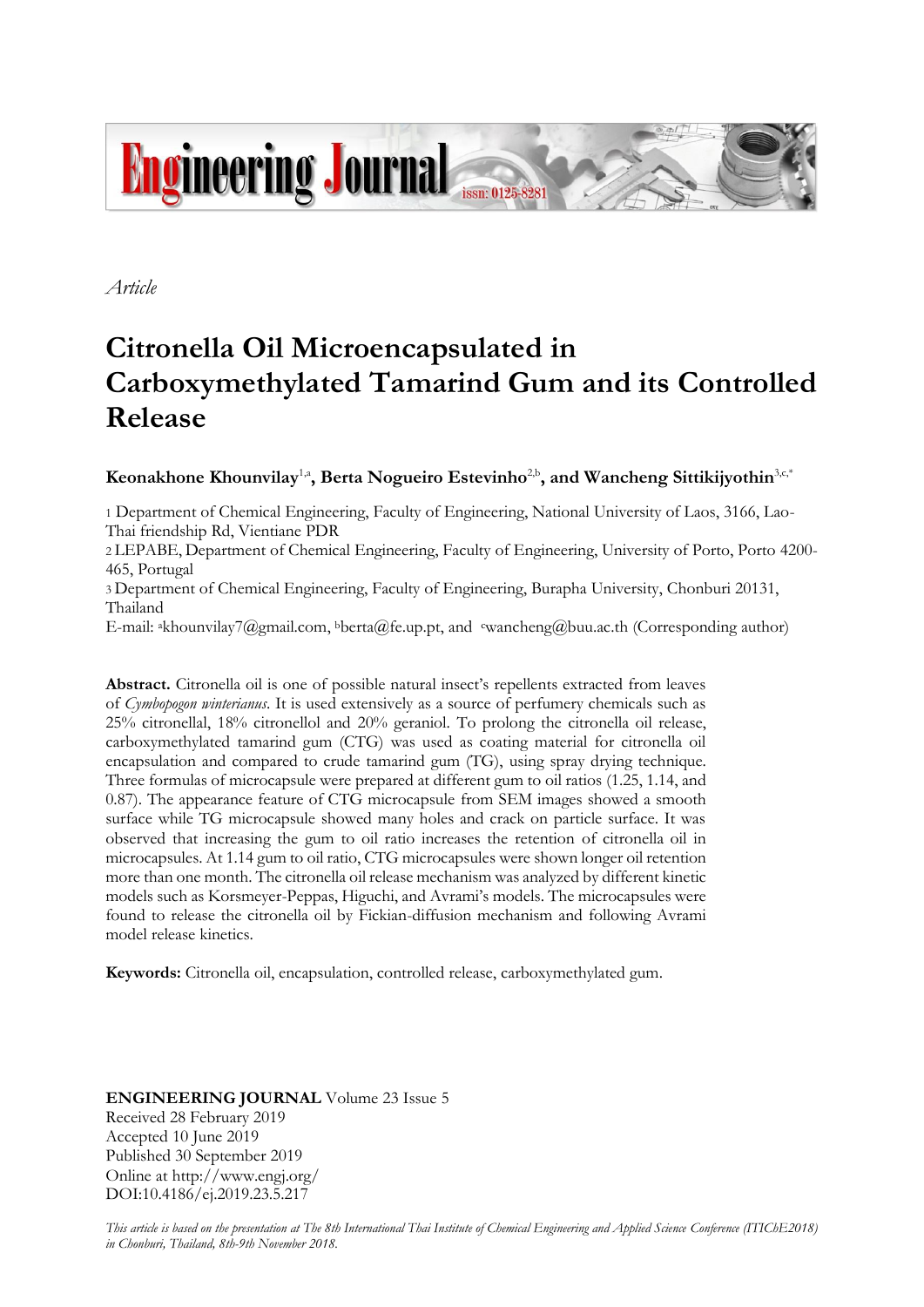## **1. Introduction**

Citronella oil as essential oil is steam distilled from the leafy parts of the citronella grass. Citronella oil is a common element in perfumes and cosmetic products and is well known for its use in outdoor candles, sprays, lotions, and other camping and outdoor essentials. The functional properties of citronella oil is effective repellent activity against insects especially mosquito after the direct application on the human skin [1]. However, citronella oil is known for rapidly evaporating, causing loss of efficiency with time.

Encapsulation of essential oil in coating material can provide protection against the degradable reactions in atmosphere for improving retention, quality preservation [2], [3], [4], [5]. The most common technique in microencapsulation in the industry is spray drying [6], it is the most common and cheapest technique, equipment is readily available, which is the transformation of a feed from emulsion into dried microcapsule in spray dryer chamber. The coating material should be emulsifier when soluble in cool water and film forming characteristics. Several wall materials have been applied in essential oil encapsulation by spray drying as gum Arabic combined with maltodextrin [7], [8], modified starch [9], whey protein concentrated [10], [11], [12].

Tamarind gum is a non-ionic polysaccharide that provided from *Tamarindus indica* seeds. Its chemical structure consists of monosaccharide units (glucose, xylose, and galactose). Several drawbacks of tamarind gum are low solubility in cold water, fast biodegradability, unpleasant odor, and dull colour have been reported [13]. So, the modification of the crude tamarind gum is undertaken to overcome these disadvantages and makes it more useful for a wider range of industries. Carboxymethylation has applied for crude tamarind gum with monochloroacetic acid and sodium hydroxide [14]. Carboxymethylated tamarind gum confers an anionic that consists of carboxymethyl group thereby exposing the polysaccharide network to hydration resulting in higher solubility in aqueous media, higher viscosity and lower biodegradability. Previously, CGT was used to entrap the drug at different conditions [15], [16]. However, few studies have been published on applying CTG for essential encapsulation using spray drying technique.

Regarding the controlled release of microencapsules, it depends on several mutually dependent processes such as diffusion, swelling, erosion and fragmentation [17]. Hence, the control releasing of citronella oil microencapsulated in carboxymethylated tamarind gum was investigated by using mathematical modeling such as Korsmeyer-Peppas, Higuchi, and Avrami's equation models.

#### **2. Materials and Methods**

#### **2.1. Materials**

Tamarind gum (TG) was kindly supplied from G.M. Inchihara (Thailand) Co., Ltd. Carboxymethylated tamarind gum (CTG) (Degree of Substitution = 0.204) was a coating material. Citronella oil from *Cymbopogon winterianus* (25% Citronellal, 18% Citronellol and 20% Geraniol) was purchased from Thai-China Flavors and Fragrances Industry Co., Ltd. (Thailand).

#### **2.2. Emulsions**

Emulsions were prepared at different gum to oil ratios: 1.25, 1.14, and 0.87 with code I, II, and III, respectively. Briefly, the carrier solution was prepared by dissolving tamarind gum into distilled water containing Tween 80 and Span 80. The mixture was left overnight under magnetic stirring for a complete hydration, after citronella oil was added drop by drop with a glass dropper. Subsequently, the mixtures were homogenized using an Ultra-Turrax homogenizer (T-25, IKA-Werke, Germany) at 16,000 rpm for 7 min.

#### **2.3. Spray Drying Process**

Emulsions were transformed into microcapsules by using mini spray dryer B-290 (BUCHI, Switzerland). The operational conditions of spray dryer were followed: inlet air temperature was 180°C, outlet air temperature was  $88^{\circ}$ C and feed rate was 4 ml/min. Then dried microcapsules were stored at 0  $^{\circ}$ C for further use.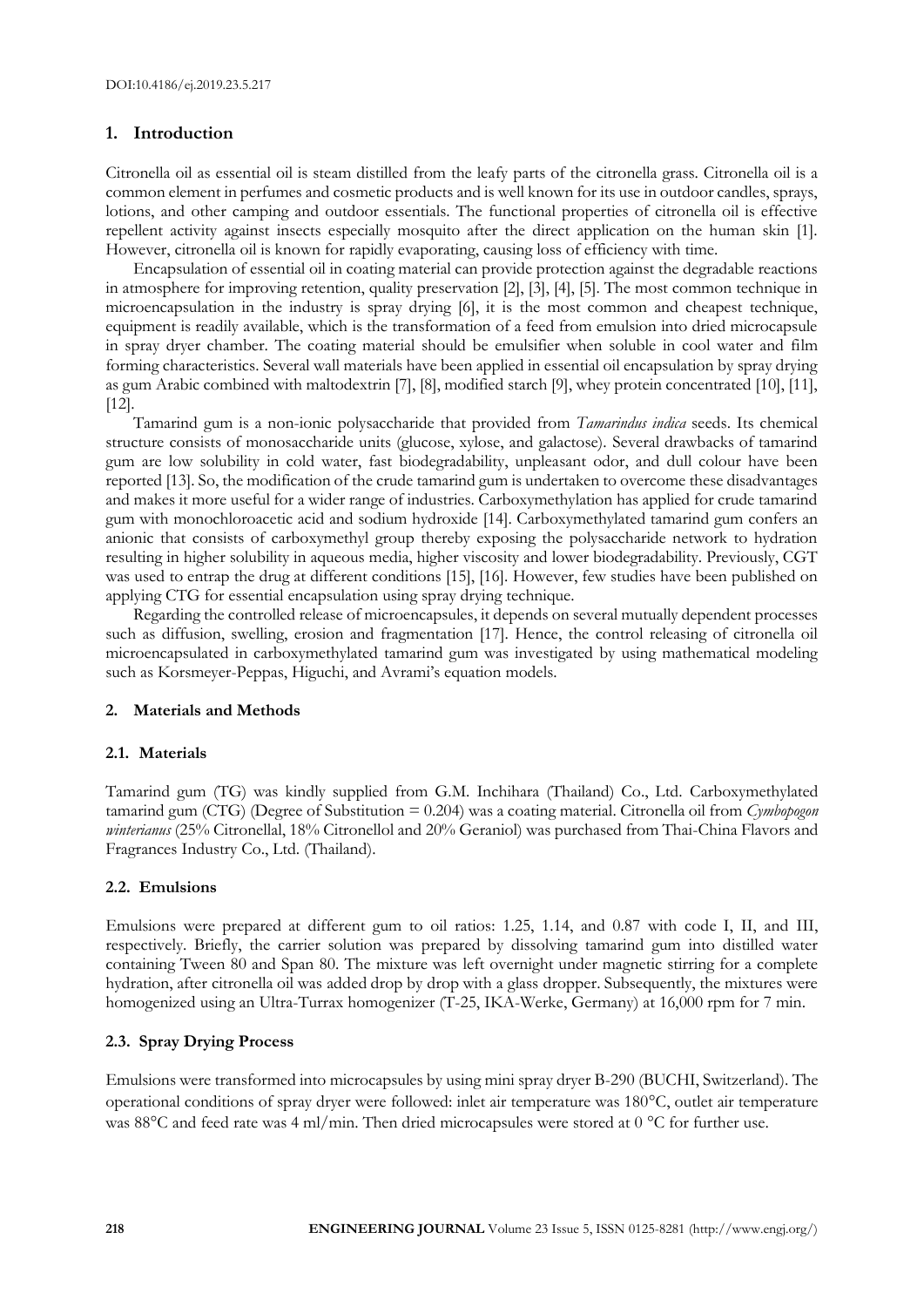## **2.4. Morphology of Microcapsule**

Scanning electron microscopy, SEM (LEO 1450VP, England) was applied to observe the morphology of microcapsules. The dried microcapsules were placed on the SEM stubs using a two-sided adhesive tape (Polaron, SC 7620) and then were coated with gold. The morphology of microcapsule was observed at an accelerating voltage of 10 kV.

# **2.5. Chemical Components of Citronella Oil**

Citronella oil components were analyzed by gas chromatrography (GC-FID). Column type: CP-Sil 8 CB (25m length, 0.53mm i.d, and 0.15µm film thickness), Flow rate: 1.2 ml/min, Injector: 250°C, Detector temperature:  $320^{\circ}$ C, Oven temperature:  $50\text{-}260^{\circ}$ C ( $5^{\circ}$ C/min).

# **2.6. Controlled Release**

Approximately, 0.1 g of microcapsules was kept into close vial, then storage at room temperature for 30 days. In these periods, the citronella oil remaining was evaluated by using similar method of total oil content determination from work of K. Khounvilay et al. (2018) [18]. Then the explanation of microcapsule release mechanism was evaluated using different kinetic models: Korsmeyer-Peppas, Higuchi, and Avram's equation models.

# **3. Results and Discussion**

# **3.1. Morphology**

The morphology of microcapsules was evaluated using SEM (Fig. 1). TG microcapsules had a rough surface for all tested conditions. Additionally, it has been observed that microcapsules presented small holes spreaded all over their surface. It could be that the TG contains impurities such as protein and fat inclusions, so that the cross-links between tamarind gum molecules could be interrupted at those sites. This is corroborated by the observation that microcapsules prepared from TG presented many holes, resulting in citronella oil leak. CTG microcapsules have a spherical shape and smoother surface and apparently are not fissured or cracked, which is important to provide lower oil permeability and increase oil retention. This is more evident in CTG II. CTG III shows a rougher surface shape presumably due to lower gum to oil ratio, which can be explained by the fact that there was not enough emulsifier to coat the oil droplet during spray-drying process.



Fig. 1. SEM images of TG and CTG microcapsules: CTG I (A), CTG II (B), and CTG III (C), TG I (D), TG II (E), TG III (F).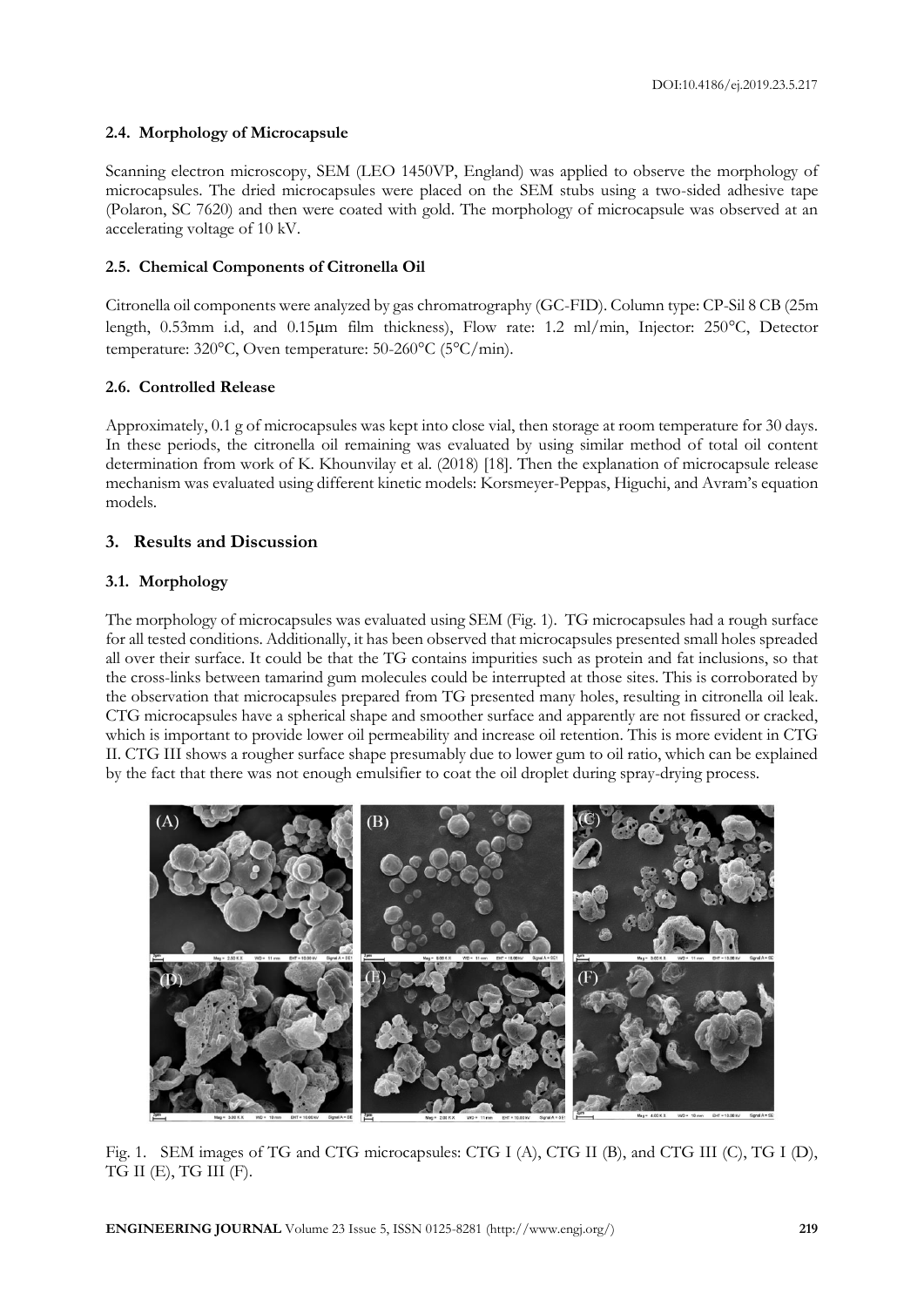These evidences confirm that CTG was a significantly better material to perform encapsulation than TG, in agreement with the work of S. Pal et al. (2008) [19] where compared TG and CTG for drug encapsulation. Results indicated that the CTG microcapsules possibly presented good drug stability. Due to the fact that CTG behaves as an anionic biopolymer. Modification TG with carboxymethyl group disrupts the organization of structure thereby exposing the polysaccharide network to hydration, resulting in higher viscosity and lower biodegradability thereby enhancing its good physicochemical properties [20].

#### **3.2. Controlled Release**

Citronella oil retention in both crude and carboxymethylated tamarind gums microcapsules at different gum to oil ratios were evaluated through the controlled release process. The citronella oil diffuses pass the microcapsule wall in to environmental media (hexane) for one month storage was determined by GC-FID analysis. The controlled release of citronella oil at the period of time passed TG and CTG microcapsules at different gum to oil ratios was focused. The controlled release trend line was shown the citronella oil concentration directly reduced with time which displays in Fig. 2. From the results, CTG microcapsule is a better controlled release than TG microcapsule. Due to CTG microcapsule was shown slower release than TG microcapsule which related to the morphology of TG microcapsules (Fig. 1) that had many holes on the particle surface. In addition, slower releases were found for all CTG microcapsule, especially CTG II microcapsule (Fig. 2(B)), for our studied storage period (30 days). Which is similar results of H. Yoshii et al. (2001) [21] who used maltodextrin to coat ethyl butyrate by using spray drying, their result indicated the period of time release for more than 25 days. However, at lower Fig. 2(A) and higher Fig. 2(C) gum to oil ratios were not suitable condition for spray drying technique. Due to at lower gum to oil ratio a lack of emulsifier resulted in many hole on particle, while at higher gum to oil ratio, emulsion showed high viscous which was difficult loading into spray dryer. Thus the citronella oil can be loosen during spray drying. Moreover, diffusion of the core material pass the microcapsule wall, due to the wall material properties and the action of temperature, and/or oxygen on the samples can catalyse reactions that lead to the formation of derivatives [22]. Moreover, molecular weight and solubility properties seem to play a significant role in the loss of core material since they are directly associated to the diffusion [23].



Fig. 2. The release of citronella oil components through microcapsules at different gum to oil ratios: 0.87 (A), 1.14 (B) and 1.25 (C). Open and full symbols represent TG and CTG microcapsules, respectively.

## **3.3. Mathematical Modeling**

Generally, many mathematic models have widely been used to evaluate the core material release mechanism such as Zero order model, first order model, Avrami's equation, Korsmeyer-Peppas model, and Baker-Lonsdale model, etc. This work focuses on Korsmeyer-Peppas, Higuchi, and Avram's equation models. To obtain appropriate information, microcapsule release mechanism was evaluated using different kinetic models. The best fit or highest linearity of each model to the profile was selected to explain the release mechanism of citronella oil.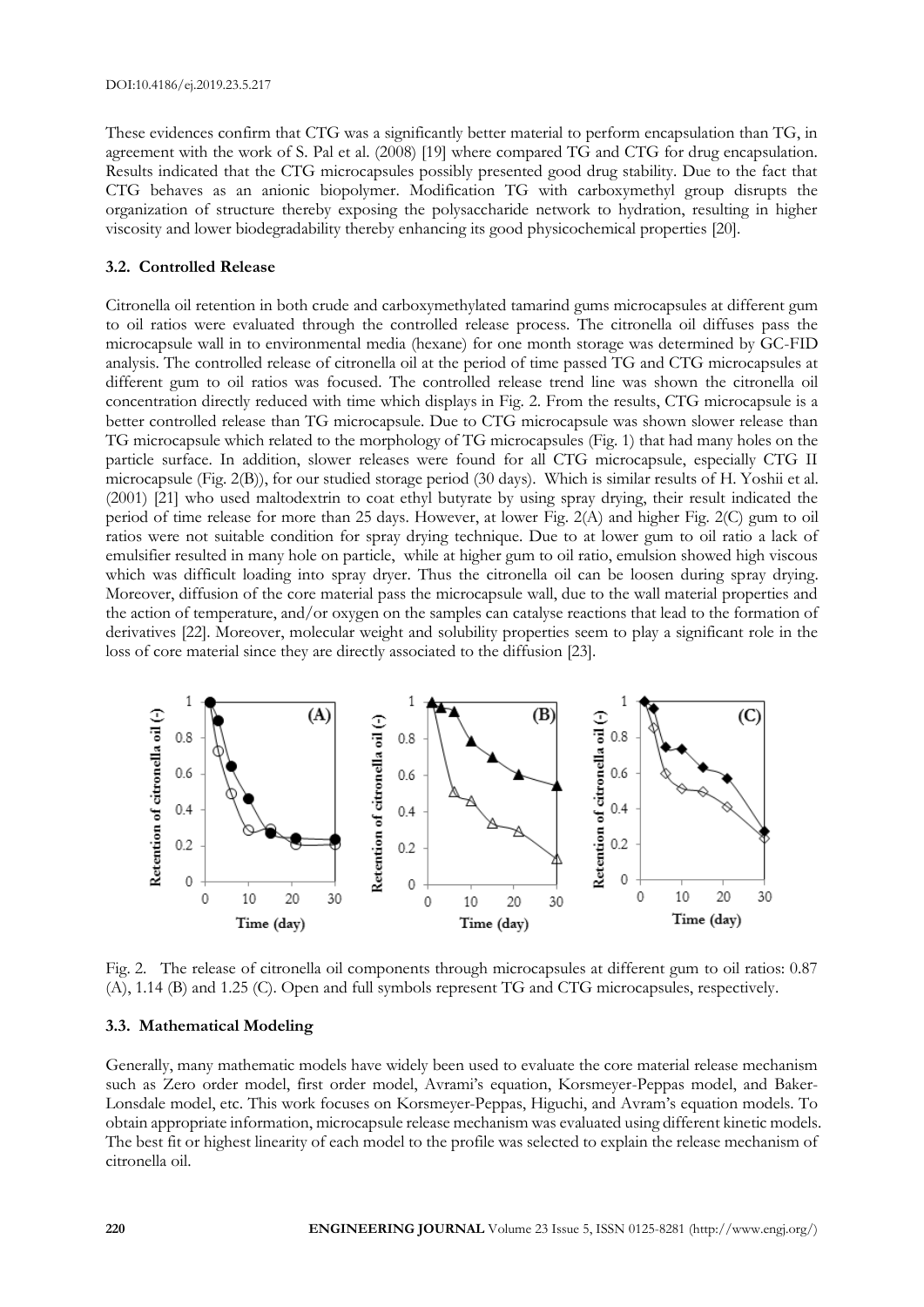#### 3.3.1. Korsmeyer-Peppas model

Korsmeyer-Peppas model (Eq. (1)) has widely used in pharmaceutical to predict drug release mechanism [24], [25]. However, this work used this model to predict citronella oil release from tamarind gum microcapsules.

$$
\frac{M_t}{M_\infty} = k t^n \tag{1}
$$

where  $M_t$  from Eq. (1) can be expressed as:

$$
\ln \frac{M_t}{M_\infty} = \ln k + n \ln t \tag{2}
$$

 $M_t/M_\infty$  is a fraction of core material released at time *t, k* is the release rate constant and *n* (slope) is the release exponent. In general, microcapsule from spray drying often shows the spherical sharp, when  $n \leq 0.5$ the release mechanism is the Fickian diffusion operates and results in diffusion-controlled release. When, *n* > 1 depends on relaxation controlled release. In the intermediate value of  $n(0.5 \le n \le 1)$  is usually called anomalous transport (non-Fickian diffusion) [26]. This model is commonly used to describe the release of a pharmaceutical polymer system, when the release mechanism is not well known or when more than one type of release phenomena could be involved [24]. Figure 3 shows the relation between citronella oil releases by Korsmeyer-Peppas model plotting.



Fig.3. Correlation time of citronella oil release by Korsmeyer-Peppas model.

The values of each parameter that predicted by Korsmeyer-Peppas model were shown in Table 1. It shows the release profile of citronella oil by Korsmeyer-Peppas model plotting of both crude and carboxymethylated tamarind gum microcapsules. Each citronella oil component (citronellal, citronellol and geraniol) release was observed by fitting the Korsmeyer-Peppas model. R<sup>2</sup> was in the range of 0.7642 to 0.9885. From results, TG microcapsule shows both Fickian and non- Fickian diffusion mechanisms, which observed the *n* value in the case of Fickian diffusion *n* value in ranged 0.31 to 0.48 which similar to the research of B. Wilson et al. (2009) [27] who studied the drug (tacrine) release from chitosan microcapsule, the release mechanism presented the Fickian diffusion due to  $n = 0.30$ . In contrast, CTG microcapsule displays only non- Fickian diffusion due to *n* value indicated that 0.5 < *n* < 1. Only, citronellal component was displayed the relaxation controlled release due to  $n > 1$  which similar report of P. C. Ferrari et al. (2009) [28] who found that the *n* value in ranged 1.02 to 1.50 for drug release mechanism from chitosan microcapsule.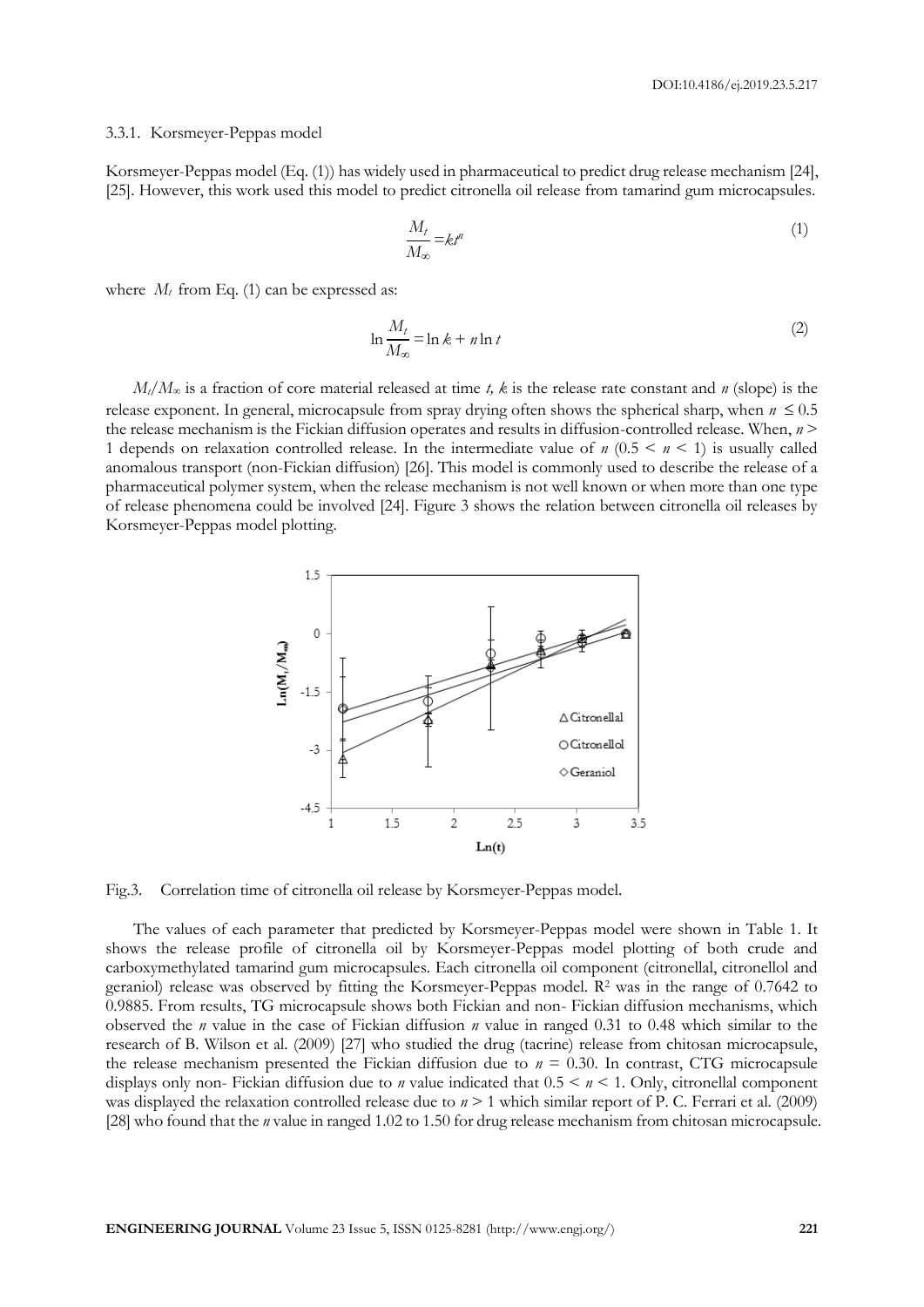|              | Citronellal      |         |                |                  | Citronellol |                | Geraniol         |                  |        |  |
|--------------|------------------|---------|----------------|------------------|-------------|----------------|------------------|------------------|--------|--|
|              | $\boldsymbol{n}$ | k       | R <sup>2</sup> | $\boldsymbol{n}$ | k,          | R <sup>2</sup> | $\boldsymbol{n}$ | $\boldsymbol{k}$ | $R^2$  |  |
|              |                  | (1/day) |                |                  | (1/day)     |                |                  | $(1/\text{day})$ |        |  |
| <b>TG</b>    |                  |         |                |                  |             |                |                  |                  |        |  |
| T            | 0.55             | 0.20    | 0.7642         | 0.27             | 0.40        | 0.9391         | 0.48             | 0.20             | 0.9329 |  |
| $\mathbf{I}$ | 0.31             | 0.33    | 0.8874         | 0.90             | 0.05        | 0.9850         | 0.29             | 0.35             | 0.8445 |  |
| Ш            | 0.82             | 0.07    | 0.8651         | 0.95             | 0.04        | 0.8023         | 0.54             | 0.18             | 0.8882 |  |
| <b>CTG</b>   |                  |         |                |                  |             |                |                  |                  |        |  |
|              | 1.12             | 0.034   | 0.8170         | 0.52             | 0.197       | 0.8493         | 0.57             | 0.160            | 0.8859 |  |
| $\mathbf{H}$ | 1.48             | 0.068   | 0.9417         | 0.96             | 0.048       | 0.8862         | 0.89             | 0.014            | 0.8634 |  |
| Ш            | 1.23             | 0.014   | 0.9885         | 0.62             | 0.121       | 0.8440         | 0.97             | 0.039            | 0.8313 |  |

Table 1. Release rate constant *k* and the parameter *n* of Korsmeyer-Peppas model under various release conditions.

Moreover, citronellal showed faster release more than other components maybe due to it physical properties as showed in Table 1. Generally, this model has been applied to control release drug delivery. But it rarely applied to predict citronella oil release from biopolymer microcapsule. However, recently numerous researches also used it to predict oil release through biopolymer microcapsule. H. C. B. Paula et al. (2011) [29] produced *Lippia sidoides* essential oil microcapsule with chitosan/cashew gum as wall material using injection dropping technique. While E. F. de Oliveira et al. (2014) [30] used spray drying technique. They were successful applied Korsmeyer-Peppas model to predict oil release mechanism. Their result showed that *n* value from injection dropping technique was illustrated at higher than 0.50 which characterized in non-Fickian diffusion. In contrast, the oil release from microcapsule by spray drying was shown *n*= 0.50, also indicated Fickian diffusion. Similar research of F. O. M. S. Abreu et al. (2012) [31] indicated that n= 0.50.

#### 3.3.2. Higuchi model

Higuchi model or Square root of time release model is frequently referred as square root of time release, providing compound release is linear with the reciprocal of the square root of time. The release rate is then given as:

$$
\frac{M_t}{M_\infty} = kt^{1/2} \tag{3}
$$

where  $k_h$  is Higuchi constant. It is the slope which obtained from  $\frac{M_t}{M_\infty}$  plotted against  $t^{1/2}$ . Generally, this model describes drug release as diffusion process based on Fick's law when R<sup>2</sup> is nearly 1.0. This relation can be used to describe the drug dissolution from several type of modified release. Fig. 4 shows the relation between citronella oil releases at period of time by Higuchi model plotting. The values of each parameter from Higuchi model prediction were shown in Table 2.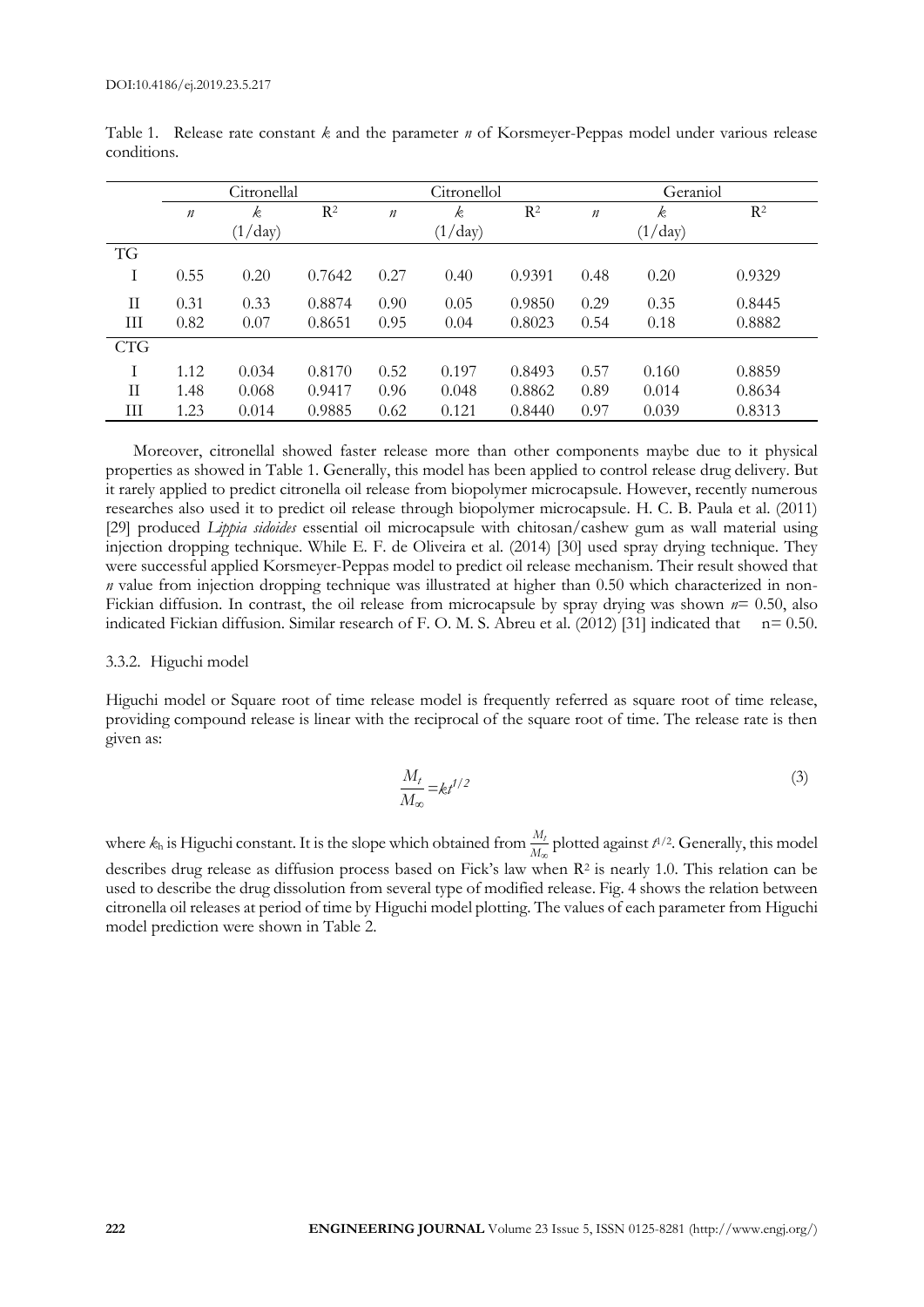

Fig. 4. Correlation time of citronella oil release by Higuchi model.

|                     | Citronellal |        |                  | Citronellol | Geraniol    |        |  |
|---------------------|-------------|--------|------------------|-------------|-------------|--------|--|
|                     | $k_{\rm h}$ | $R^2$  | $k_{\rm h}$      | $R^2$       | $k_{\rm h}$ | $R^2$  |  |
|                     | (1 / day)   |        | $(1/\text{day})$ |             | (1 / day)   |        |  |
| TG                  |             |        |                  |             |             |        |  |
| Ι                   | 0.18        | 0.6954 | 0.13             | 0.9322      | 0.17        | 0.9175 |  |
| $_{\rm II}$         | 0.13        | 0.8856 | 0.25             | 0.8774      | 0.12        | 0.9537 |  |
| Ш                   | 1.64        | 0.8651 | 1.90             | 0.8023      | 1.01        | 0.8882 |  |
| <b>CTG</b>          |             |        |                  |             |             |        |  |
| T                   | 0.25        | 0.8539 | 0.18             | 0.8412      | 0.19        | 0.8903 |  |
| $\overline{\rm II}$ | 0.28        | 0.9688 | 0.25             | 0.8880      | 0.25        | 0.9603 |  |
| Ш                   | 0.22        | 0.9094 | 0.18             | 0.8795      | 0.21        | 0.9032 |  |

Table 2. Release rate constant  $k_h$  and  $R^2$  of Higuchi model under various release conditions.

R2 displayed from 0.6954 to 0.9537 and 0.8412 to 0.9688 for TG and CTG microcapsules, respectively. These results showed the citronella oil release from TG and CTG microcapsule displayed non-Fickian and Fickian diffusion. Previously this model have been applied to predict citronella oil release through the nanoemulsion as presented in the work of U. Sakulku et al. (2009) [32]. X. Jun-xia et al. (2011) [33] was successful used this model to predict sweet orange oil release from chaitosan-alginate microcapsule, which observednin the Fickian diffusion. Moreover, this model have been used to describe the drug dissolution from several types of modified release pharmaceutical dosage forms, as in the case of some transdermal systems and matrix tablets with water soluble drugs [34]. Recently, E. F. de Oliveira et al. (2014) [30] prepared using spray drying, the aiming at development of a biopolymer blend for encapsulation of an essential oil. Their research was successful applied Higuchi model to predict essential oil release mechanism, which indicated in Fickian diffusion process.

#### 3.3.3. Avrami's equation model

Avrami's equation model (Eq. (4)) has widely been used to predict release mechanisms of core material [21], [35], [36]. This model was applied to observe the kinetics of liberated ethyl esters and limonene compounds [37].

$$
R = e^{-(kt)^n} \tag{4}
$$

Equation (5) can be expressed as a linear equation plotting.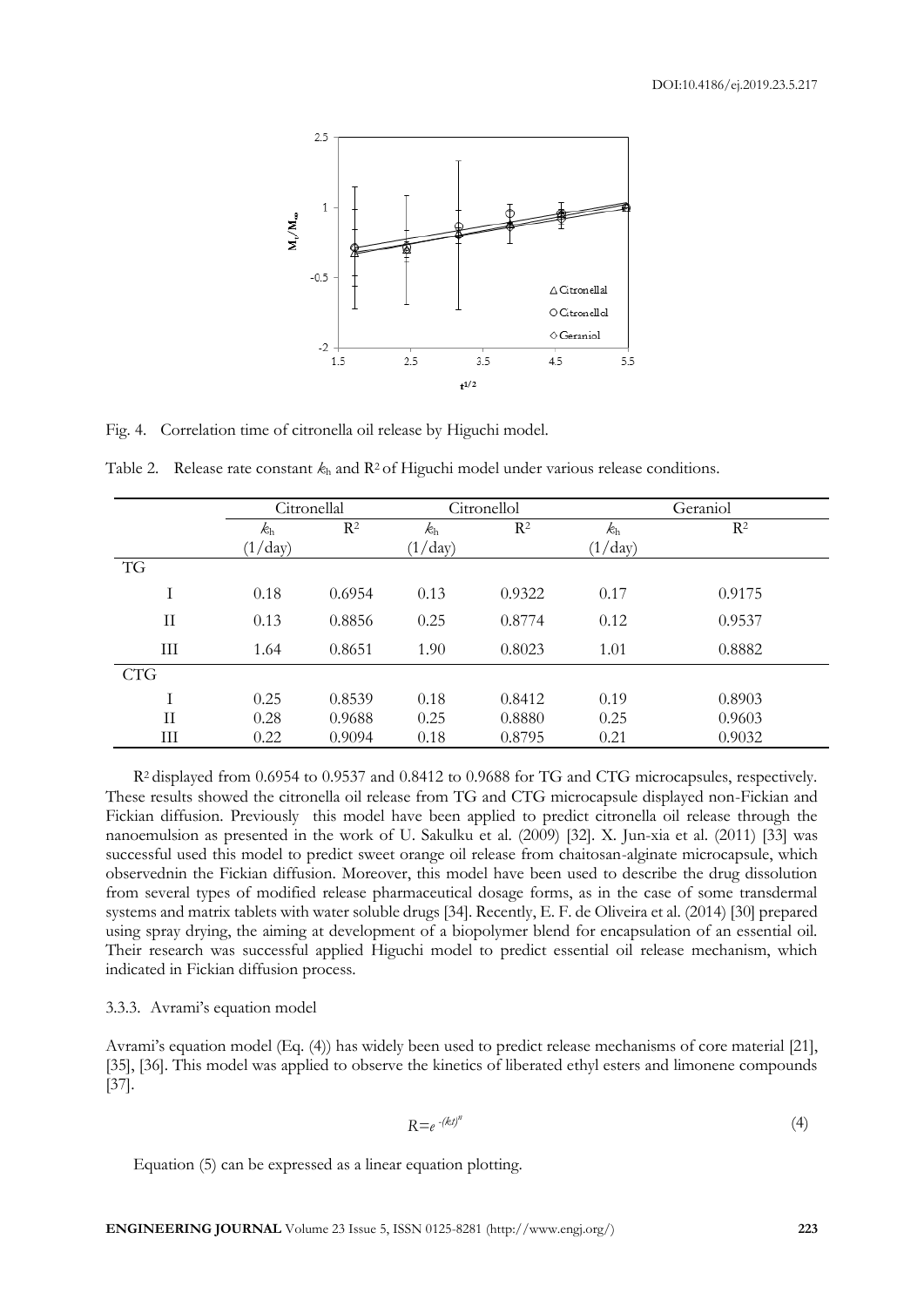$$
\ln(-\ln R) = n \ln k + n \ln t \tag{5}
$$

where *R* is the retention of flavor during release, *t* is time, *n* (slope) is a parameter representing the release mechanism, and *k* is the release rate constant. This model originally developed to express the crystal growth of polymers [38]. If *n* = 1 correspond to the first order reaction, if *n* < 1 correspond to the Fickian diffusion mechanism, and if  $n \geq 1$  the release mechanism is rapidly release. Figure 5 shows the relation between citronella oil releases and storage time by Avrami's equation model plotting. The values from fitting of each parameter were shown in Table 3.



Fig. 5. Correlation time of citronella oil release by Avrami's equation model.

The release of citronella oil through the TG and CTG microcapsules fitted well with Avrami's equation model which confirmed by R<sup>2</sup> . The tendency of release rate constant (*k*) increased when the gum to oil ratio decreasing. While the higher gum to oil ratio prolonged the oil release due to the thickness of microcapsule wall.

TG microcapsule showed rapidly release at lower and higher gum to oil ratio which observed from *n* value that more than 1.0 (citronellal and citronellol). Due to in spray drying process, the lower amount of wall material lacks of emulsifier to protect core material, while the highest amount of wall material shows higher viscous which is difficult to disperse in emulsion system and difficult to load emulsion into a spray dryer. Moreover oil rapidly release due to its physical properties as volatility which could be observed from it boiling point temperature, solubility, molecular size. The highest volatility lower boiling point temperature showed faster release and lower oil retention [23].

CTG microcapsule showed Fickian diffusion *n* < 1 (citronellol and geraniol). This mean CTG microcapsule showed slower releases than TG microcapsule which related to the morphology in Fig. 1 had many holes on surface, while CTG microcapsule had smooth surface. Which similar results of H. Yoshii et al. (2001) [21] they studied the essential oil encapsulation by using spray technique and their result showed that release profile is a function of time  $(\hat{t})$ , the values of *n* was in the range of 0.2–1.0, indicated that the release of encapsulated flavour is controlled by the Fickian diffusion mechanism through the microcapsule wall. In addition, citronellal component showed Fickian diffusion (1 < *n*) and rapid release (*n* > 1), similar results of S. T. Chin et al. (2010) [35] who used gum arabic blend with maltodextrin to encapsulate flavors from durian powder using spray drying technique. Their results showed that *n* = 2.51. Moreover previous work of H. Shiga et al. (2001) [39] used Avrami's equation to predict d-limonene and n-hexanoate release mechanism. Their result showed that d-limonene displayed a rapid release (1.2 < *n* < 1.4) because of lower boiling point and molecular mass, while n-hexanoate showed Fickian diffuse (*n* < 1).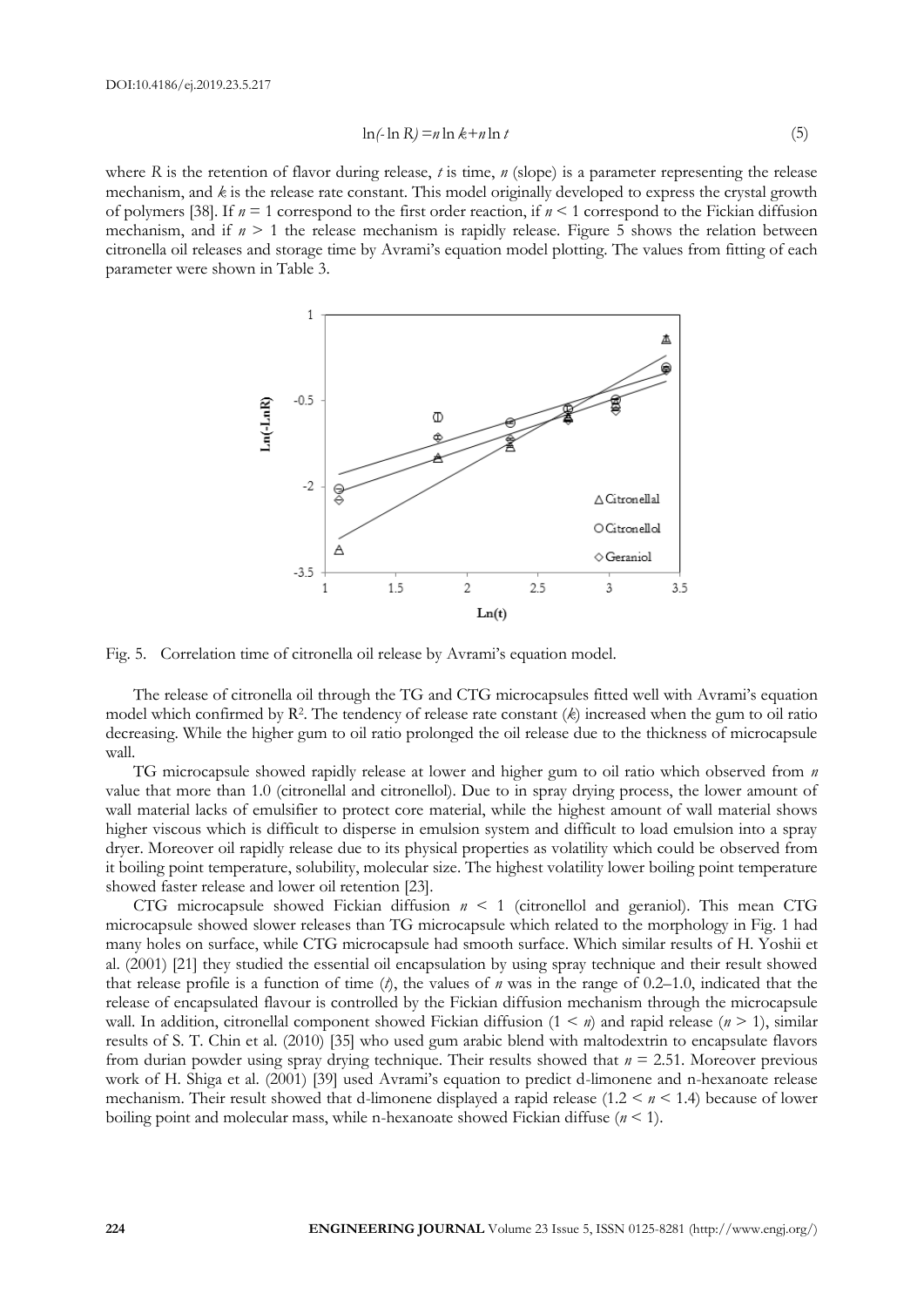|             |                  | Citronellal |        | Citronellol      |      |                | Geraniol         |      |        |  |
|-------------|------------------|-------------|--------|------------------|------|----------------|------------------|------|--------|--|
|             | $\boldsymbol{n}$ | k           | $R^2$  | $\boldsymbol{n}$ | k.   | R <sup>2</sup> | $\boldsymbol{n}$ | k.   | $R^2$  |  |
|             | (1/day)          |             |        | $(1/\text{day})$ |      |                | (1/day)          |      |        |  |
| <b>TG</b>   |                  |             |        |                  |      |                |                  |      |        |  |
| T           | 1.38             | 0.17        | 0.9382 | 1.18             | 0.08 | 0.9169         | 0.67             | 0.05 | 0.9455 |  |
| $_{\rm II}$ | 0.57             | 0.14        | 0.7519 | 0.45             | 0.04 | 0.9805         | 0.46             | 0.04 | 0.9129 |  |
| Ш           | 1.16             | 0.18        | 0.9958 | 1.43             | 0.04 | 0.9060         | 0.68             | 0.04 | 0.9083 |  |
| <b>CTG</b>  |                  |             |        |                  |      |                |                  |      |        |  |
| Ī           | 2.12             | 0.11        | 0.9789 | 0.68             | 0.04 | 0.9025         | 0.79             | 0.03 | 0.8988 |  |
| $_{\rm II}$ | 0.87             | 0.04        | 0.9652 | 0.85             | 0.01 | 0.9779         | 0.89             | 0.01 | 0.9991 |  |
| Ш           | 1.39             | 0.04        | 0.9383 | 0.78             | 0.03 | 0.8636         | 0.84             | 0.02 | 0.9059 |  |

Table 3. Release rate constant *k* and the parameter *n* of Avrami's equation under various release conditions.

To obtain appropriate information, the mechanical of microcapsules release were evaluated using different kinetic models (Korsmeyer-Peppas, Higuchi, and Avrami's equation models). The model with highest coefficient of determination (R<sup>2</sup>) was accepted as more appropriate model for the present conclusion data. The release patterns from all the microcapsules were best explained by Avrami model because of the highest linearity. Thus citronella oil release mechanism was followed in Avrami model.

# **4. Conclusions**

To prolong the oil release through microcapsule, controlled release was observed. TG microcapsule showed faster release than CTG microcapsule, especially in CTG II could prolong oil release more than one month. Mathematical models were used to predict the citronella oil release mechanism. The best fit of these models to the profile was investigated; the model with highest coefficient of determination  $(R^2)$  was accepted as more appropriate model for the present conclusion data. The release patterns from all the microcapsules were best explained by Avrami model because of the highest linearity.

#### **Acknowledgements**

The authors wish to thank Professor Fernando Alberto Rocha from Faculty of Engineering, University of Porto, Portugal and Professor José Mariá Oliveira and Professor António Vicente from Centre of Biological Engineering University of Minho, Barga, Portugal for supports encouragement, and all the help.

### **References**

- [1] Y. Trongtokit, Y. Rongsriyam, N. Komalamisra, and C. Apiwathnasorn, "Comparative repellency of 38 essential oils against mosquito bites," *Phytother. Res. Int. J. Devoted Pharmacol. Toxicol. Eval. Nat. Prod. Deriv.*, vol. 19, no. 4, pp. 303–309, 2005.
- [2] M. M. Specos, J. J. Garcia, J. Tornesello, P. Marino, M. D. Vecchia, M. D. Tesoriero, and L. G. Hermida, "Microencapsulated citronella oil for mosquito repellent finishing of cotton textiles," *Trans. R. Soc. Trop. Med. Hyg.*, vol. 104, no. 10, pp. 653–658, 2010.
- [3] R. Baranauskienė, P. R. Venskutonis, K. Dewettinck, and R. Verhé, "Properties of oregano (Origanum vulgare L.), citronella (Cymbopogon nardus G.) and marjoram (Majorana hortensis L.) flavors encapsulated into milk protein-based matrices," *Food Res. Int.*, vol. 39, no. 4, pp. 413–425, 2006.
- [4] S. N. Rodrigues, I. Fernandes, I. M. Martins, V. G. Mata, F. Barreiro, and A. E. Rodrigues, "Microencapsulation of limonene for textile application," *Ind. Eng. Chem. Res.*, vol. 47, no. 12, pp. 4142– 4147, 2008.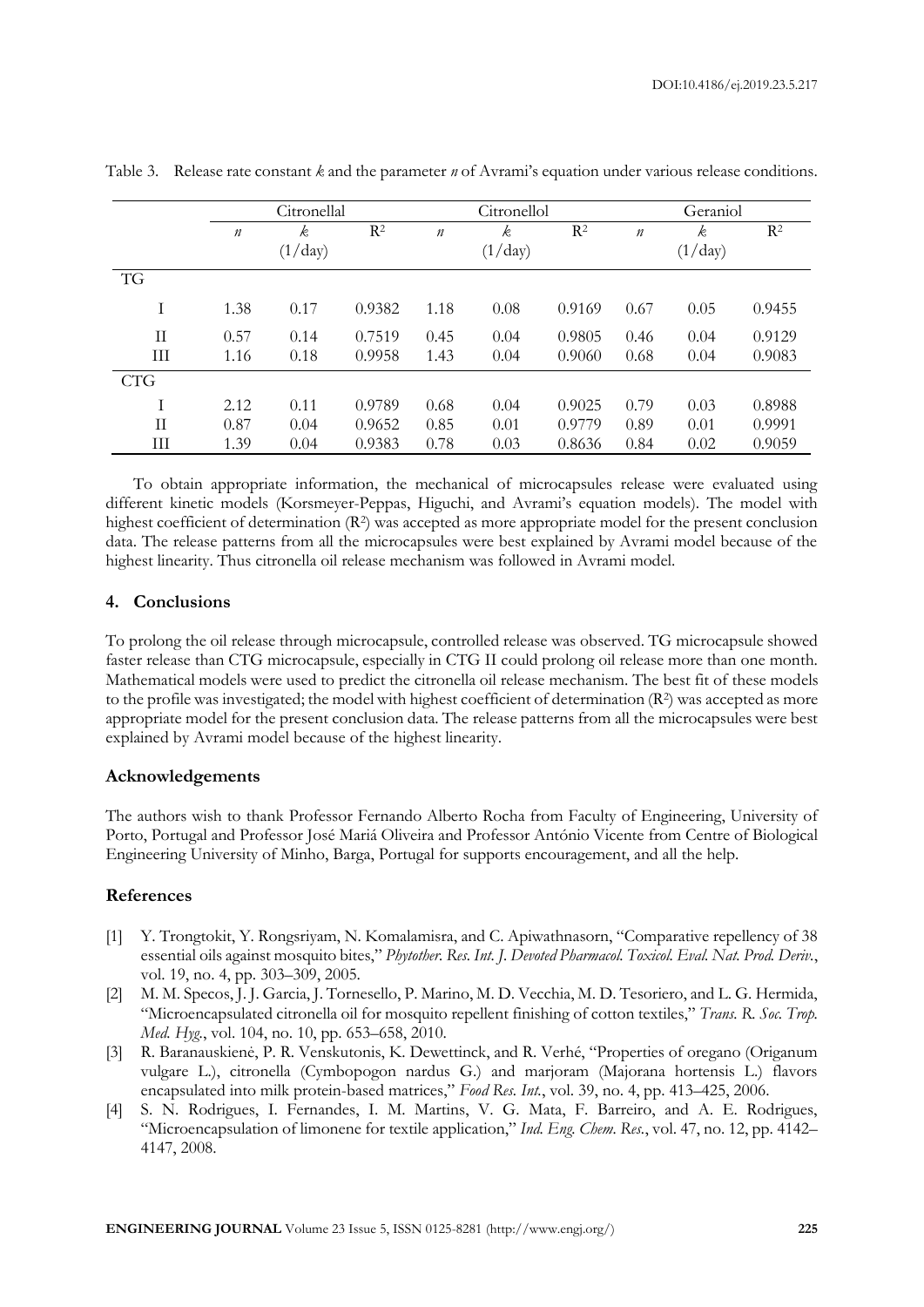- [5] W.-C. Hsieh, C.-P. Chang, and Y.-L. Gao, "Controlled release properties of chitosan encapsulated volatile citronella oil microcapsules by thermal treatments," *Colloids Surf. B Biointerfaces*, vol. 53, no. 2, pp. 209–214, 2006.
- [6] A. Gharsallaoui, G. Roudaut, O. Chambin, A. Voilley, and R. Saurel, "Applications of spray-drying in microencapsulation of food ingredients: An overview," *Food Res. Int.*, vol. 40, no. 9, pp. 1107–1121, 2007.
- [7] H. Rajabi, M. Ghorbani, S. M. Jafari, A. S. Mahoonak, and G. Rajabzadeh, "Retention of saffron bioactive components by spray drying encapsulation using maltodextrin, gum Arabic and gelatin as wall materials," *Food Hydrocoll.*, vol. 51, pp. 327–337, 2015.
- [8] S. A. Mahdavi, S. M. Jafari, E. Assadpoor, and D. Dehnad, "Microencapsulation optimization of natural anthocyanins with maltodextrin, gum Arabic and gelatin," *Int. J. Biol. Macromol.*, vol. 85, pp. 379–385, 2016.
- [9] H. He, Y. Hong, Z. Gu, G. Liu, L. Cheng, and Z. Li, "Improved stability and controlled release of CLA with spray-dried microcapsules of OSA-modified starch and xanthan gum," *Carbohydr. Polym.*, vol. 147, pp. 243–250, 2016.
- [10] B. Bazaria and P. Kumar, "Effect of whey protein concentrate as drying aid and drying parameters on physicochemical and functional properties of spray dried beetroot juice concentrate," *Food Biosci.*, vol. 14, pp. 21–27, 2016.
- [11] E. Assadpour, S.-M. Jafari, and Y. Maghsoudlou, "Evaluation of folic acid release from spray dried powder particles of pectin-whey protein nano-capsules," *Int. J. Biol. Macromol.*, vol. 95, pp. 238–247, 2017.
- [12] W. Liu, X. D. Chen, Z. Cheng, and C. Selomulya, "On enhancing the solubility of curcumin by microencapsulation in whey protein isolate via spray drying," *J. Food Eng.*, vol. 169, pp. 189–195, 2016.
- [13] G. Kaur, S. Jain, and A. Tiwary, "Chitosan-carboxymethyl tamarind kernel powder interpolymer complexation: investigations for colon drug delivery," *Sci. Pharm.*, vol. 78, no. 1, pp. 57–78, 2009.
- [14] V. Rana, P. Rai, A. K. Tiwary, R. S. Singh, J. F. Kennedy, and C. J. Knill, "Modified gums: Approaches and applications in drug delivery," *Carbohydr. Polym.*, vol. 83, no. 3, pp. 1031–1047, 2011.
- [15] H. Kaur, M. Ahuja, S. Kumar, and N. Dilbaghi, "Carboxymethyl tamarind kernel polysaccharide nanoparticles for ophthalmic drug delivery," *Int. J. Biol. Macromol.*, vol. 50, no. 3, pp. 833–839, 2012.
- [16] N. Dilbaghi, H. Kaur, M. Ahuja, P. Arora, and S. Kumar, "Synthesis and evaluation of ciprofloxacinloaded carboxymethyl tamarind kernel polysaccharide nanoparticles," *J. Exp. Nanosci.*, vol. 9, no. 10, pp. 1015–1025, 2014.
- [17] A. Matalanis, O. G. Jones, and D. J. McClements, "Structured biopolymer-based delivery systems for encapsulation, protection, and release of lipophilic compounds," *Food Hydrocoll.*, vol. 25, no. 8, pp. 1865– 1880, 2011.
- [18] K. Khounvilay, B. N. Estevinho, F. A. Rocha, J. M. Oliveira, A. Vicente, and W. Sittikijyothin, "Microencapsulation of citronella oil with carboxymethylated tamarind gum," *Walailak J. Sci. and Tech*, vol. 15, no. 7, pp. 515-527, 2018.
- [19] S. Pal, G. Sen, S. Mishra, R. K. Dey, and U. Jha, "Carboxymethyl tamarind: Synthesis, characterization and its application as novel drug-delivery agent," *J. Appl. Polym. Sci.*, vol. 110, no. 1, pp. 392–400, 2008.
- [20] P. Goyal, V. Kumar, and P. Sharma, "Carboxymethylation of tamarind kernel powder," *Carbohydr. Polym.*, vol. 69, no. 2, pp. 251–255, 2007.
- [21] H. Yoshii, A. Soottitantawat, X. D. Liu, T. Atarashi, T. Furuta, S. Aishima, M. Ohgawara, and P. Linko, "Flavor release from spray-dried maltodextrin/gum arabic or soy matrices as a function of storage relative humidity," *Innov. Food Sci. Emerg. Technol.*, vol. 2, no. 1, pp. 55–61, 2001.
- [22] A. C. Bertolini, A. C. Siani, and C. R. F. Grosso, "Stability of monoterpenes encapsulated in gum arabic by spray-drying," *J. Agric. Food Chem.*, vol. 49, no. 2, pp. 780–785, 2001.
- [23] A. Soottitantawat, H. Yoshii, T. Furuta, M. Ohkawara, and P. Linko, "Microencapsulation by spray drying: influence of emulsion size on the retention of volatile compounds," *J. Food Sci.*, vol. 68, no. 7, pp. 2256–2262, 2003.
- [24] P. Costa and J. M. Sousa Lobo, "Modeling and comparison of dissolution profiles," *Eur. J. Pharm. Sci.*, vol. 13, no. 2, pp. 123–133, 2001.
- [25] Y. Zhu, J. Shi, Y. Li, H. Chen, W. Shen, and X. Dong, "Storage and release of ibuprofen drug molecules in hollow mesoporous silica spheres with modified pore surface," *Microporous Mesoporous Mater.*, vol. 85, no. 1, pp. 75–81, 2005.